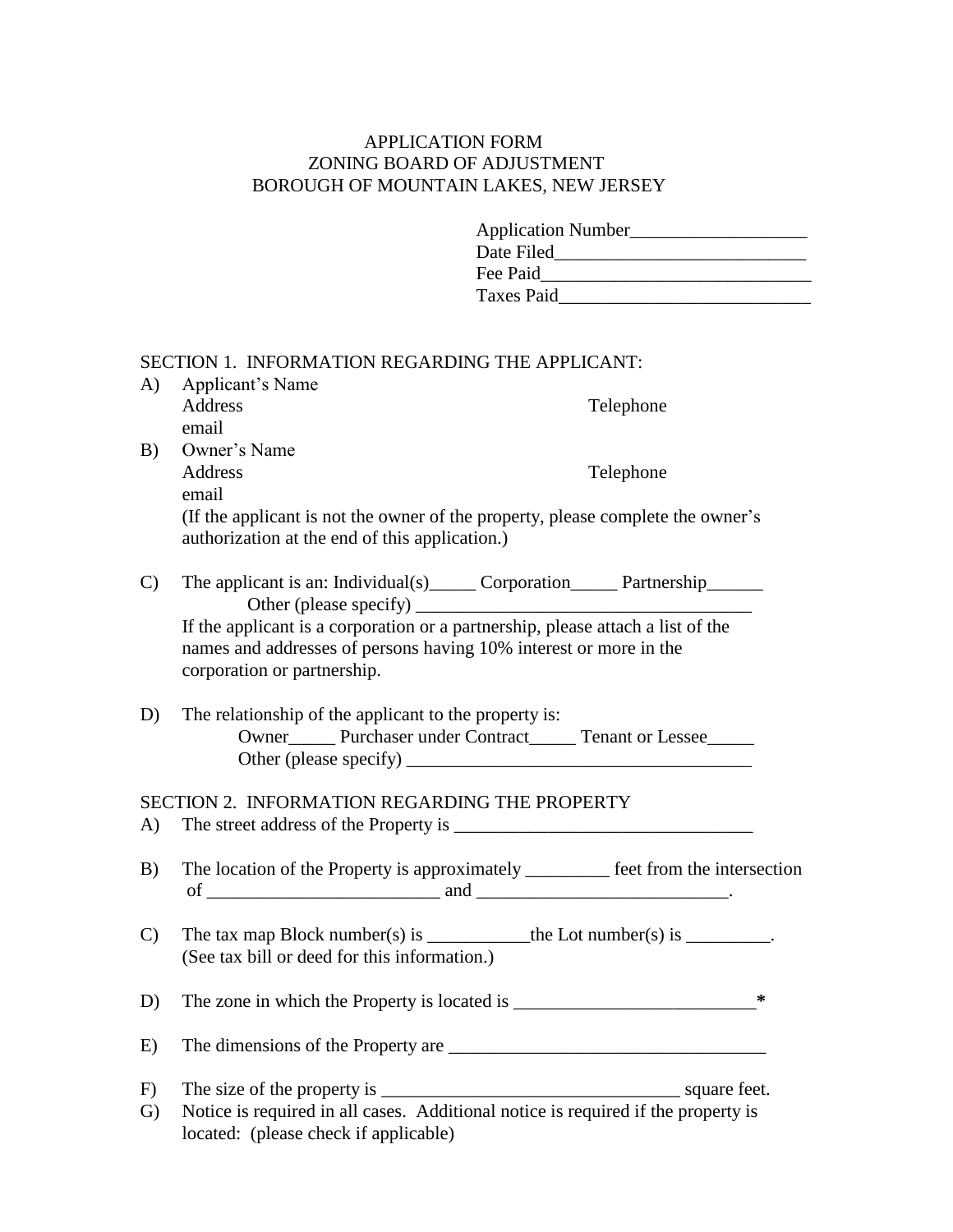- 1. within 200 feet of another municipality ( )
- 2. adjacent to an existing or proposed county road.  $($ )
- 3. adjacent to other county land ( )
- 4. adjacent to a state highway ()

H) Have there been any previous Board of Adjustment or Planning Board hearings involving this property? YES\_\_\_\_\_\_ NO

If the answer to (H) is YES, attach a copy of the written decision(s)**\*** adopted by the applicable Board.

### **\* Administrative Officer can assist applicant with this information.**

(I) Describe any deed restrictions, easements or other matters affecting this property.

\_\_\_\_\_\_\_\_\_\_\_\_\_\_\_\_\_\_\_\_\_\_\_\_\_\_\_\_\_\_\_\_\_\_\_\_\_\_\_\_\_\_\_\_\_\_\_\_\_\_\_\_\_\_\_\_\_\_\_\_\_\_\_\_\_\_\_ \_\_\_\_\_\_\_\_\_\_\_\_\_\_\_\_\_\_\_\_\_\_\_\_\_\_\_\_\_\_\_\_\_\_\_\_\_\_\_\_\_\_\_\_\_\_\_\_\_\_\_\_\_\_\_\_\_\_\_\_\_\_\_\_\_\_\_

(J) Is this application filed pursuant to the *Special Zoning Requirements for Contributing Dwellings* in Section 40-49? Yes\_\_\_\_ No\_\_\_\_

SECTION 3. INFORMATION ABOUT REQUESTED RELIEF: (see Chapter 40-21) A) Provide information appropriate to your application and check those areas requiring variance relief: Existing Proposed Allowed/Required

| Floor Area Ratio (%)                                                         |  |  |
|------------------------------------------------------------------------------|--|--|
| Improved Lot Coverage (%)                                                    |  |  |
| Setbacks:                                                                    |  |  |
| Front                                                                        |  |  |
| Side                                                                         |  |  |
| Side                                                                         |  |  |
| Rear                                                                         |  |  |
| Shoreline                                                                    |  |  |
| Use                                                                          |  |  |
| $-$ Height <sup>*</sup>                                                      |  |  |
| *See Chapter 40-21A.(4a)[6] to determine if your height variance is a C or D |  |  |
| variance                                                                     |  |  |
| Other (describe)                                                             |  |  |

B) Indicate the Sub-Section of the Borough of Mountain Lakes Land Use Ordinances Chapter 40-21 under which this application is submitted:

\_\_\_\_\_\_\_\_\_\_\_\_\_\_\_\_\_\_\_\_\_\_\_\_\_\_\_\_\_\_\_\_\_\_\_\_\_\_\_\_\_\_\_\_\_\_\_\_\_\_\_\_\_\_\_\_

- \_\_\_\_ Appeal of action of administrative officer
- Interpretation of zoning ordinance or map
- $C-1$ " (40-21.3A) hardship
- $\frac{1}{2}$  "C-2" (40-21.3B) "benefits ... would substantially outweigh any detriment"
- <sup>-</sup> "D" Use, Floor Area Ratio, Height or Density variance
- Other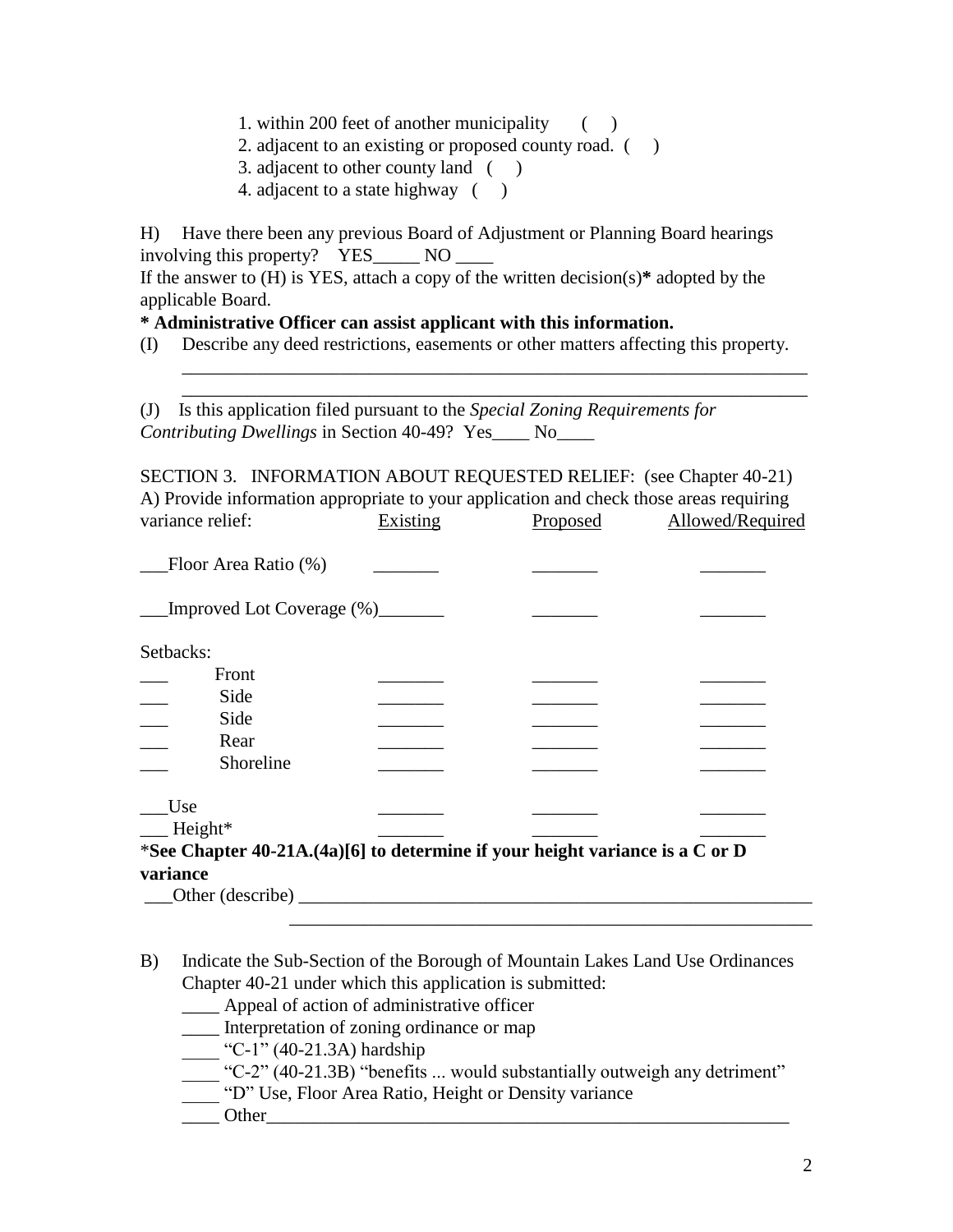C) PROPOSAL -- Provide a description of the proposed physical changes to the property/ or the proposed use of the property.

D) REASONS FOR RELIEF: Supply a statement of facts showing why the requested relief can be granted without substantial detriment to the public good and will not substantially impair the intent and purpose of the Zoning Plan and land use ordinances.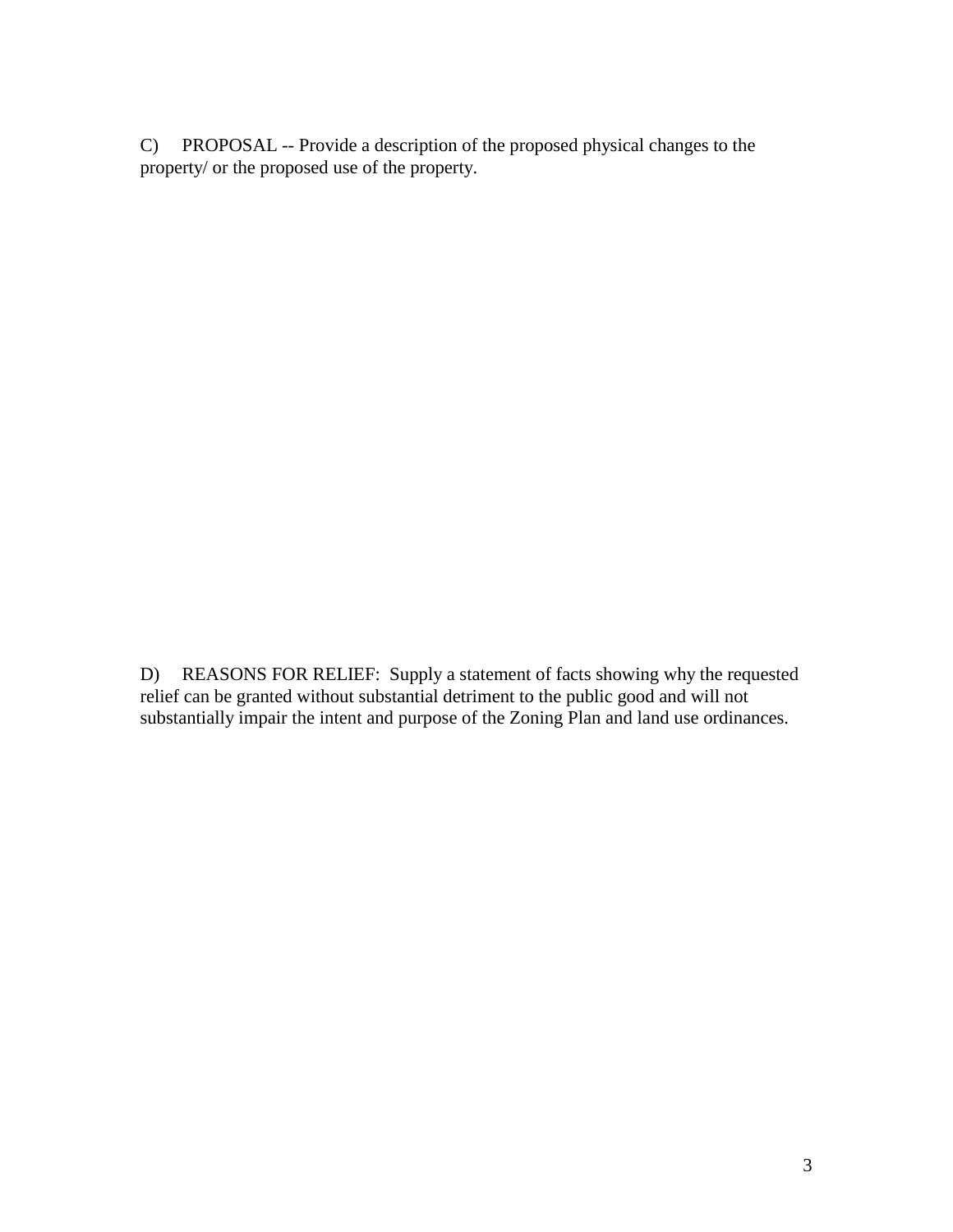#### **FLOOR AREA RATIO CALCULATION (Existing & Proposed) -See Appendix A** FOR A NEW HOUSE OR AN ADDITION

Owner \_\_\_\_\_\_\_\_\_\_\_\_\_\_\_\_\_\_\_\_\_\_\_\_\_\_\_\_\_\_\_\_\_\_\_\_\_\_\_\_\_\_\_\_\_\_\_\_\_\_\_\_\_\_\_\_\_\_\_\_\_\_\_\_ Block Number \_\_\_\_\_\_\_\_\_\_\_\_\_\_\_\_\_\_\_\_\_\_\_\_ Lot(s) \_\_\_\_\_\_\_\_\_\_\_\_\_\_\_\_\_\_\_\_\_\_\_\_\_\_\_\_\_ Zone \_\_\_\_\_\_\_\_\_\_\_\_\_\_\_\_\_\_\_\_\_\_\_\_\_\_\_\_\_\_\_\_ Permissible FAR, % \_\_\_\_\_\_\_\_\_\_\_\_\_\_\_\_\_\_

For Proposed House or Addition:

|                                              |                 |                 | <b>Areas</b>    |             | (sq. ft.)                |             |                 |                        |
|----------------------------------------------|-----------------|-----------------|-----------------|-------------|--------------------------|-------------|-----------------|------------------------|
|                                              | <b>Basement</b> | <b>Basement</b> | 1st Floor       | 1st Floor   | 2 <sub>nd</sub><br>Floor | $2nd$ Floor | $*$ Upper       | *Upper<br><b>Story</b> |
|                                              |                 |                 |                 |             |                          |             | <b>Story</b>    |                        |
|                                              | <b>Existing</b> | <b>Proposed</b> | <b>Existing</b> | Proposed    | <b>Existing</b>          | Proposed    | <b>Existing</b> | Proposed               |
| Area of Basic House                          |                 |                 |                 |             |                          |             |                 |                        |
| Footprint                                    |                 |                 |                 |             |                          |             |                 |                        |
| <b>Additional Factored</b>                   |                 |                 |                 |             |                          |             |                 |                        |
| Area for Cathedral                           |                 |                 |                 |             |                          |             |                 |                        |
| Ceiling                                      |                 |                 |                 |             |                          |             |                 |                        |
| <b>Additions</b>                             |                 |                 |                 |             |                          |             |                 |                        |
| Over Attached Garage                         |                 |                 |                 |             |                          |             |                 |                        |
| Bay Window                                   |                 |                 |                 |             |                          |             |                 |                        |
| Heated Porches, Entries<br>and Breezeways    |                 |                 |                 |             |                          |             |                 |                        |
| Garage Space Greater<br>than 500 square feet |                 |                 |                 |             |                          |             |                 |                        |
| Roofed Porches,                              |                 |                 |                 |             |                          |             |                 |                        |
| Breezeways & Decks                           |                 |                 |                 |             |                          |             |                 |                        |
| over 500 sq ft                               |                 |                 |                 |             |                          |             |                 |                        |
| Other                                        |                 |                 |                 |             |                          |             |                 |                        |
| Deductions                                   |                 |                 |                 |             |                          |             |                 |                        |
| <b>SUB-TOTALS</b>                            |                 |                 |                 |             |                          |             |                 |                        |
|                                              |                 | <b>TOTAL</b>    | <b>FLOOR</b>    | <b>AREA</b> | (sq. ft.)                |             |                 |                        |
|                                              |                 |                 |                 |             |                          |             |                 |                        |

\* The gross area of the full floor of any story containing a half-story, as defined. Divide the Total Floor Area by the Site Area to get the Actual FAR in percent. **Seal:**

|            | <b>Existing</b>                                                                                                                                                                                                                | <b>Proposed</b> |
|------------|--------------------------------------------------------------------------------------------------------------------------------------------------------------------------------------------------------------------------------|-----------------|
|            | Total Floor Area (sq. ft.) $\frac{1}{2}$                                                                                                                                                                                       |                 |
|            |                                                                                                                                                                                                                                |                 |
|            |                                                                                                                                                                                                                                |                 |
| License #: | Date: the contract of the contract of the contract of the contract of the contract of the contract of the contract of the contract of the contract of the contract of the contract of the contract of the contract of the cont |                 |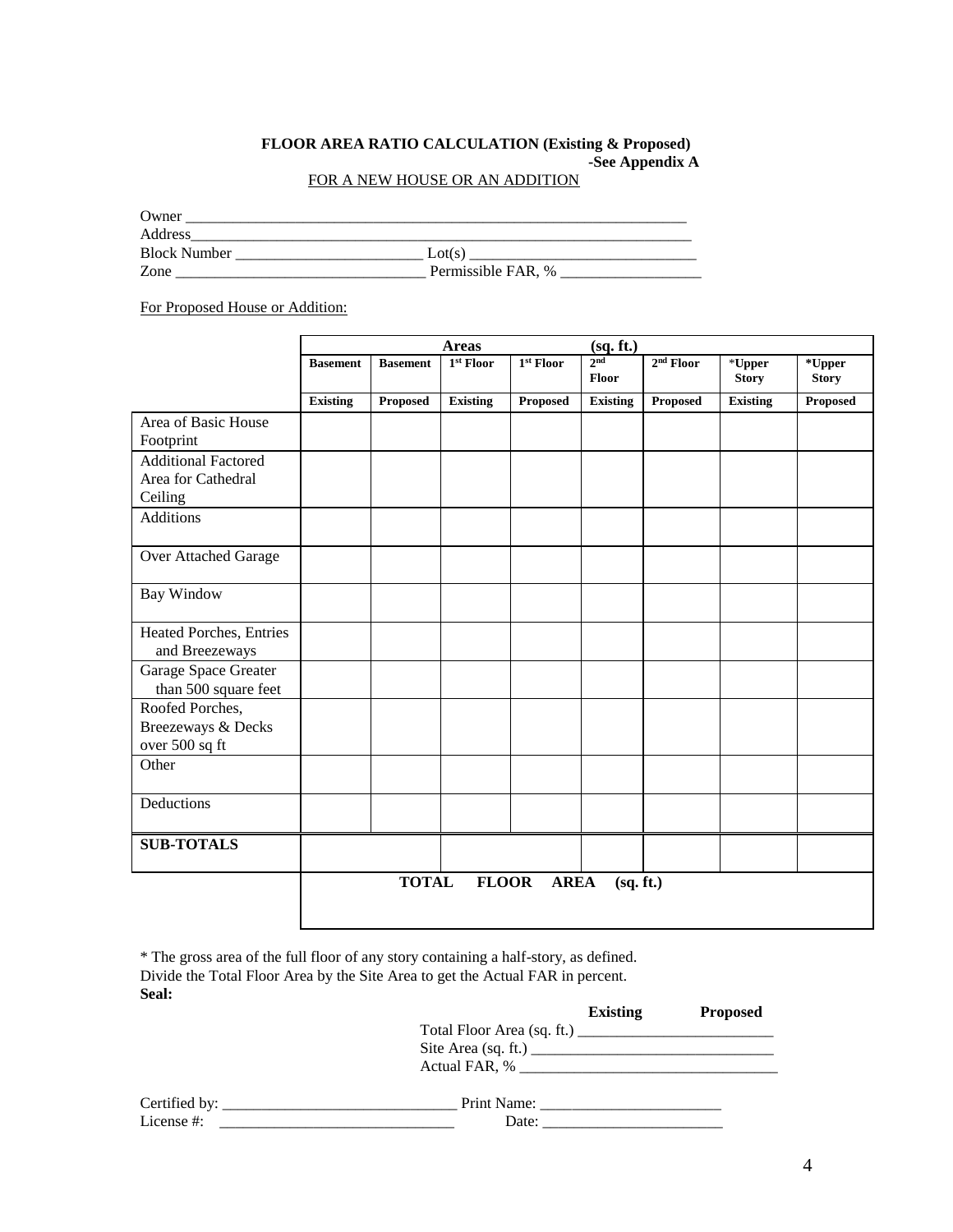#### **\*This worksheet must be completed, sealed and certified by a licensed architect or engineer. IMPROVED LOT COVERAGE CALCULATION (Existing & Proposed) -See Appendix A**

| Owner)              |                              |
|---------------------|------------------------------|
| Address             |                              |
| <b>Block Number</b> | $_{\rm \sim tot(S^{\prime}}$ |
| Zone                | Permissible Coverage, %      |

|                               | <b>Existing Area</b> | <b>Proposed Area</b> | <b>Remarks</b> |
|-------------------------------|----------------------|----------------------|----------------|
|                               | (sq. ft.)            | (gq. ft.)            |                |
| Area of Basic House Footprint |                      |                      |                |
| <b>Additions</b>              |                      |                      |                |
| <b>Attached Garage</b>        |                      |                      |                |
| Detached Garage               |                      |                      |                |
| Entries & Steps               |                      |                      |                |
| Porches, Breezeways & Roofed  |                      |                      |                |
| Decks                         |                      |                      |                |
| Patios & Terraces             |                      |                      |                |
| Driveways & Parking Lots      |                      |                      |                |
| (paved or otherwise)          |                      |                      |                |
| Sidewalks & Walkways          |                      |                      |                |
| <b>Tool Sheds</b>             |                      |                      |                |
| <b>Swimming Pools</b>         |                      |                      |                |
| Walls                         |                      |                      |                |
| Other                         |                      |                      |                |
| <b>TOTAL IMPROVED AREA</b>    |                      |                      |                |

Divide the Total Improved Area by the Site Area to get the Actual Coverage in percent.

| <b>Seal:</b>                    |            | <b>Existing</b> | <b>Proposed</b> |
|---------------------------------|------------|-----------------|-----------------|
|                                 |            |                 |                 |
|                                 |            |                 |                 |
|                                 |            |                 |                 |
| Certified by: _________________ | Print Name |                 |                 |
| License #:                      |            |                 |                 |
|                                 |            |                 |                 |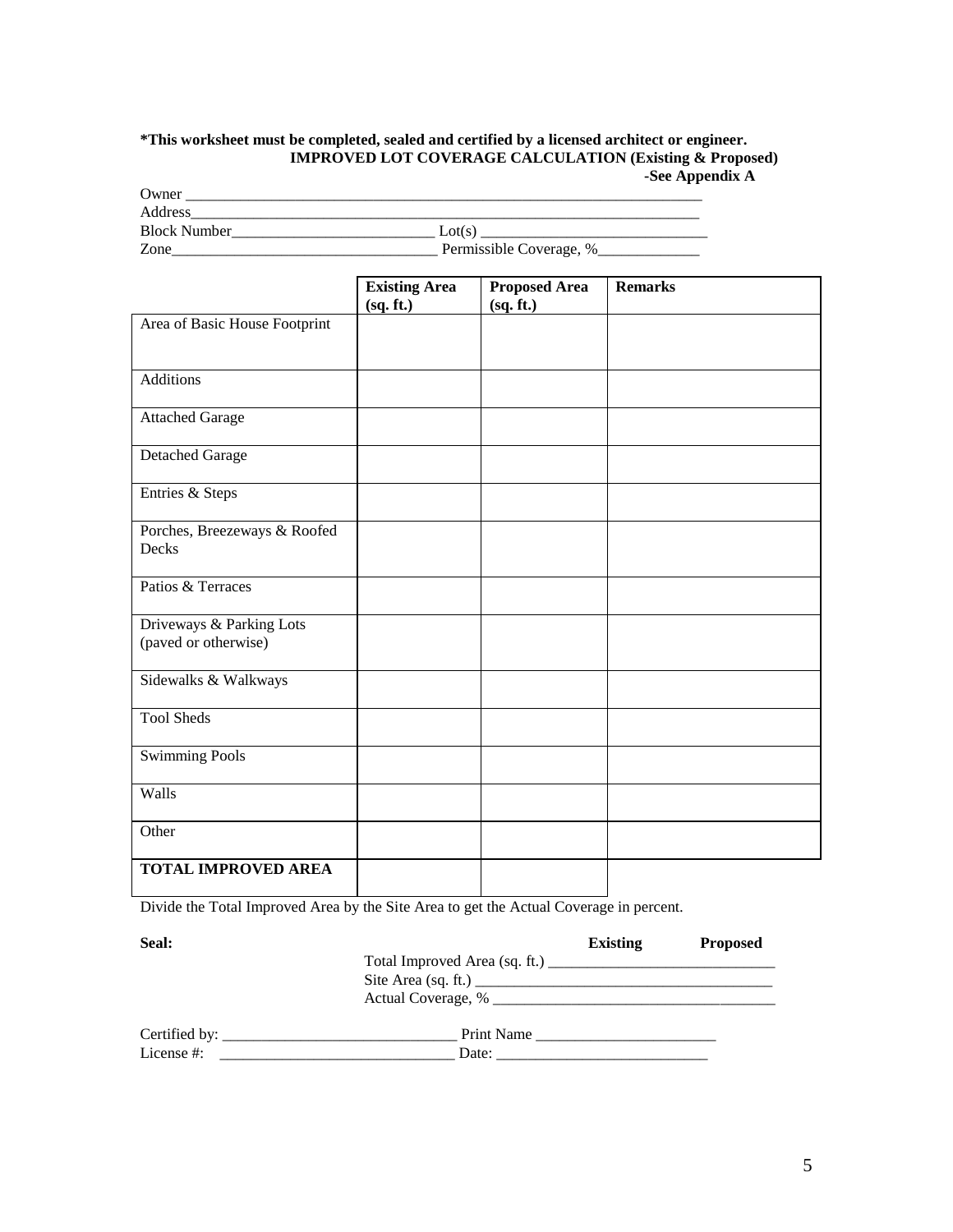## SECTION 4. VERIFICATION AND AUTHORIZATION:

# A) APPLICANT'S VERIFICATION

I hereby certify that the above statements made by me and the statements and information contained in the papers submitted in connection with this application are true.

Applicant's Signature

\_\_\_\_\_\_\_\_\_\_\_\_\_\_\_\_\_\_\_\_\_\_\_\_

# B) OWNER'S AUTHORIZATION

|                   | I hereby certify that I reside at                                                     | in the |
|-------------------|---------------------------------------------------------------------------------------|--------|
|                   |                                                                                       |        |
|                   |                                                                                       |        |
|                   | and that I am the owner of all that certain lot, piece or parcel of land known as     |        |
| Block(s)          |                                                                                       |        |
|                   |                                                                                       | which  |
|                   | property is the subject of the above application, and that said application is hereby |        |
| authorized by me. |                                                                                       |        |

Owner's Signature

 $\frac{1}{2}$  ,  $\frac{1}{2}$  ,  $\frac{1}{2}$  ,  $\frac{1}{2}$  ,  $\frac{1}{2}$  ,  $\frac{1}{2}$  ,  $\frac{1}{2}$  ,  $\frac{1}{2}$  ,  $\frac{1}{2}$  ,  $\frac{1}{2}$  ,  $\frac{1}{2}$  ,  $\frac{1}{2}$  ,  $\frac{1}{2}$  ,  $\frac{1}{2}$  ,  $\frac{1}{2}$  ,  $\frac{1}{2}$  ,  $\frac{1}{2}$  ,  $\frac{1}{2}$  ,  $\frac{1$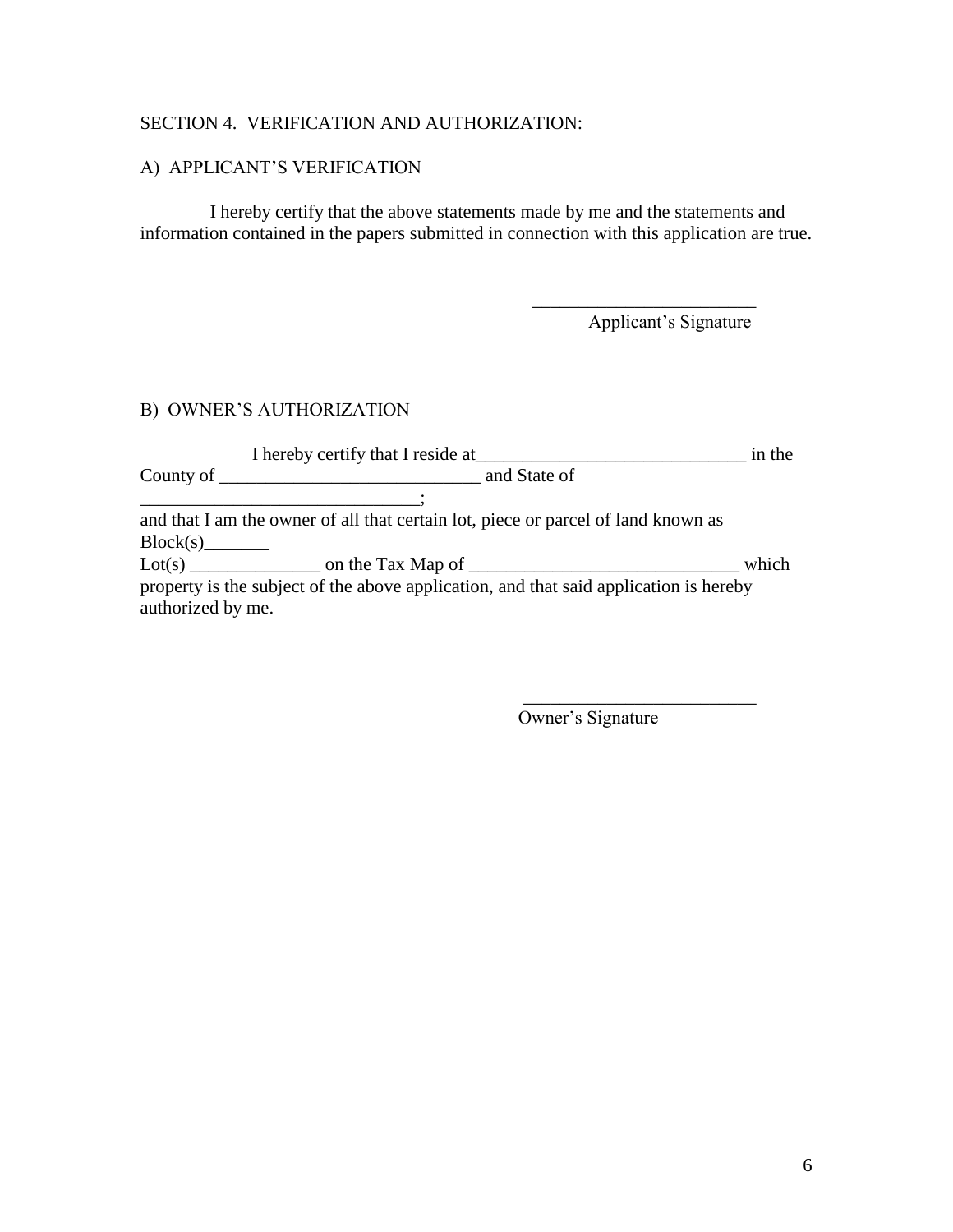## BOROUGH OF MOUNTAIN LAKES MOUNTAIN LAKES, NEW JERSEY

### ZONING BOARD OF ADJUSTMENT

NOTICE OF HEARING TO PROPERTY OWNERS Situated within 200 feet of property to be affected.

TO: \_\_\_\_\_\_\_\_\_\_\_\_\_\_\_\_\_\_\_\_\_\_\_\_\_\_\_\_\_\_\_\_\_\_\_\_\_\_\_\_\_\_\_\_\_\_\_\_\_\_\_\_\_\_\_\_\_\_\_\_\_\_\_\_\_\_\_

OWNER OF PREMISES: \_\_\_\_\_\_\_\_\_\_\_\_\_\_\_\_\_\_\_\_\_\_\_\_\_\_\_\_\_\_\_\_\_\_\_\_\_\_\_\_\_\_\_\_\_\_\_\_\_\_

In compliance with Chapter 40-35 of the Zoning Ordinance of the Borough of Mountain Lakes, New Jersey, notice is hereby served upon you to the effect that (I/We)

\_\_\_\_\_\_\_\_\_\_\_\_\_\_\_\_\_\_\_\_\_\_\_\_\_\_\_\_\_\_\_\_\_\_\_\_\_\_\_\_\_\_\_\_\_\_\_\_\_\_\_\_\_\_\_\_\_\_\_\_\_\_\_\_\_\_\_\_\_\_\_\_

\_\_\_\_\_\_\_\_\_\_\_\_\_\_\_\_\_\_\_\_\_\_\_\_\_\_\_\_\_\_\_\_\_\_\_\_\_\_\_\_\_\_\_\_\_\_\_\_\_\_\_\_\_\_\_\_\_\_\_\_\_\_\_\_\_\_\_\_\_\_\_\_ \_\_\_\_\_\_\_\_\_\_\_\_\_\_\_\_\_\_\_\_\_\_\_\_\_\_\_\_\_\_\_\_\_\_\_\_\_\_\_\_\_\_\_\_\_\_\_\_\_\_\_\_\_\_\_\_\_\_\_\_\_\_\_\_\_\_\_\_\_\_\_\_ \_\_\_\_\_\_\_\_\_\_\_\_\_\_\_\_\_\_\_\_\_\_\_\_\_\_\_\_\_\_\_\_\_\_\_\_\_\_\_\_\_\_\_\_\_\_\_\_\_\_\_\_\_\_\_\_\_\_\_\_\_\_\_\_\_\_\_\_\_\_\_\_ \_\_\_\_\_\_\_\_\_\_\_\_\_\_\_\_\_\_\_\_\_\_\_\_\_\_\_\_\_\_\_\_\_\_\_\_\_\_\_\_\_\_\_\_\_\_\_\_\_\_\_\_\_\_\_\_\_\_\_\_\_\_\_\_\_\_\_\_\_\_\_\_

do hereby propose to (give detailed information)\_\_\_\_\_\_\_\_\_\_\_\_\_\_\_\_\_\_\_\_\_\_\_\_\_\_\_\_\_\_\_\_\_

on the premises at

Bl.  $\Box$ , Lot which is located within 200 feet of property owned by you.

The Construction Official/Zoning Officer refused this request by reason of it being in violation of Section \_\_\_\_\_\_\_\_\_ of the Zoning Ordinance, from which decision (I/We) hereby appeal.

(I/We) have applied to the Board of Adjustment for a relief under section 40-21.3 of the Land Use Ordinance for the following variances:

\_\_\_\_\_\_\_\_\_\_\_\_\_\_\_\_\_\_\_\_\_\_\_\_\_\_\_\_\_\_\_\_\_\_\_\_\_\_\_\_\_\_\_\_\_\_\_\_\_\_\_\_\_\_\_\_\_\_\_\_\_\_\_\_\_\_\_\_\_\_\_\_

and any other variances that may be determined by the Board.

Any person or persons affected by this (appeal/application) may have an opportunity to be heard at the meeting to be held \_\_\_\_\_\_\_\_\_\_\_\_\_, 20\_\_\_\_, at 7:30 p.m. in the Council Chambers of the Borough of Mountain Lakes, 400 Boulevard, Mountain Lakes, NJ.

All documents relating to this application may be inspected by the public on weekdays between the hours of 8:45 a.m. and 4:00 p.m. in the office of the Borough Hall ten days prior to the hearing date.

Applicant

\_\_\_\_\_\_\_\_\_\_\_\_\_\_\_\_\_\_\_\_\_\_\_\_\_\_\_\_\_\_

Application  $#_2$